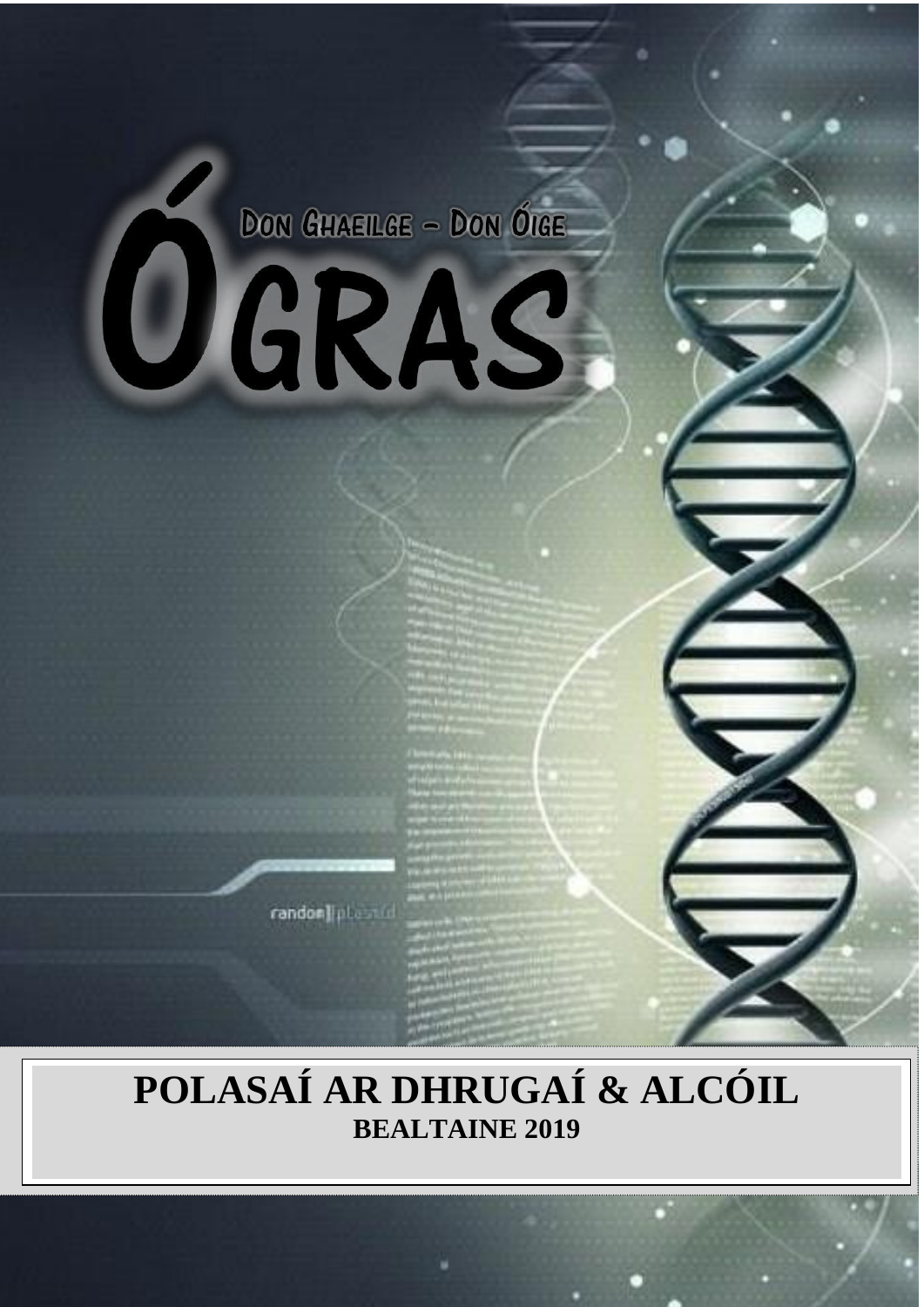# **Aidhm**

Is é aidhm an pholasaí seo ná a chinntiú go gcoinnítear gach ball club sábháilte ó dhíobháil a bhaineann le drugaí, agus iad páirteach i ngníomhaíochtaí an chlub.

# **Cuspóirí**

- Cur chuige comhsheasmhach a fhorbairt i leith ceisteanna a bhaineann le drugaí, rud a bheidh glactha ag gach ball den chlub.
- Nósanna imeachta agus prótacail a fhorbairt a dhíríonn ar cheisteanna a bhaineann le drugaí sa chlub.
- Nósanna imeachta soiléire a dhearbhú chun eachtraí áirithe míúsáide amhrasta drugaí a bhainistiú.

# **Sainmhíniú ar Dhrugaí:**

Cuimseoidh an téarma "druga" gach substaint a chuireann malairt ghiúmair ar dhuine, idir dhleathach agus mhídhleathach, chun críocha an pholasaí seo, agus cuimseoidh sé substaintí amhail.

- $Alc$
- Tobac
- Leigheasanna "thar an gcuntar" amhail paraicéiteamól, frithhiostaimíní, leigheasanna casachta srl.
- Drugaí ordaithe amhail antaibheathaigh, análóirí, pianmhúchán srl.
- Substaintí luaineacha amhail aerasóil, gliúnna, peitreal, breoslaí lastóirí toitíní srl.
- Drugaí rialaithe amhail cannabas, eacstais, amfataimíní, beacáin draíochta, cócaon srl.

# **Mí-úsáid drugaí & alcóil a chosc**

- Níor chóir don fhoireann nó do cheannairí a bheith ag caint ar bhealach míchuí faoi ól alcóil, go háirithe ól iomarcach alcóil, nuair a bhíonn siad i láthair daoine óga nó oibrithe deonacha óga.
- Nuair a bhíonn ionadaíocht á déanamh ag an bhfoireann, ag ball den Choiste Stiúrtha nó ag ceannaire deonach ar son Ógas ag ócáidí seachtracha ag a bhfuil daoine óga faoi 18 mbliana d'aois, níl cead acu alcól a ól.
- Níl sé inghlactha go mbeadh baill foirne ag ól alcóil i ngnáthchúrsa a gcuid oibre. Níl sé inghlactha ach an oiread go mbeadh duine acu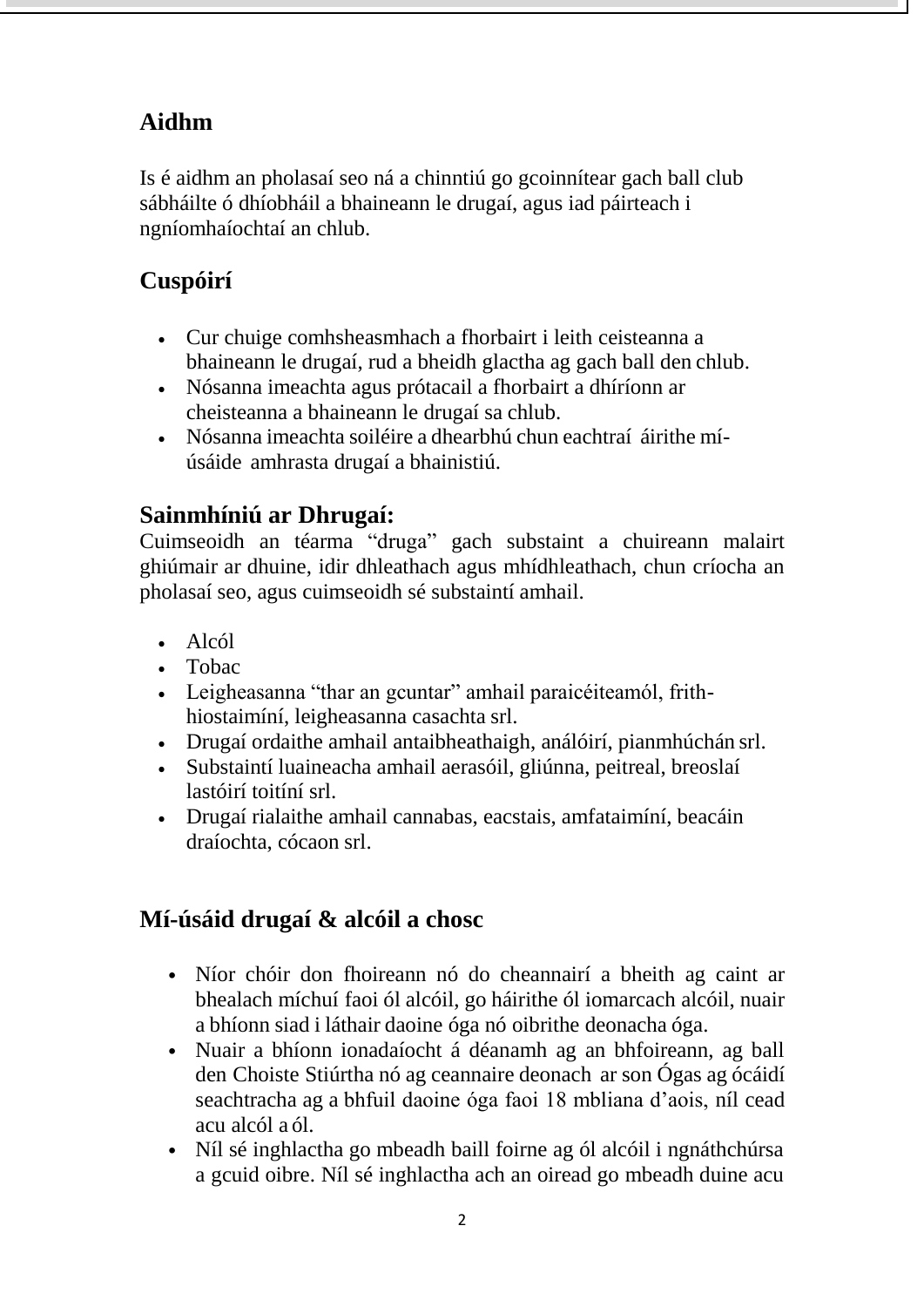ag teacht chun oibre agus é/í faoi thionchar alcóil nó póit a bheith air/uirthi.

- Ní ceadmhach alcól a ól ag ócáidí seachtracha a bhaineann le hobair nuair a bhíonn ball foirne nó ceannaire ar dhualgas.
- Ag gach ócáid sheachtrach eile a bhaineann le grúpaí piaraí, mar shampla, ag comhdhálacha, áit nach mbíonn an fhoireann i dteagmháil le daoine óga nó oibrithe deonacha, ba chóir d'foireann Ógras alcól a chaitheamh go measartha, ós rud é go bhféachtar orainn go gairmiúil mar eiseamláirí do dhaoine óga.
- Níl cead ag Oibrithe Deonacha ná ag an bhFoireann alcól a cheannach nó a chur ar fáil do dhaoine óga. D'fhéadfaí pionós a chur ar Oibrithe Deonacha nó ar an bhFoireann má sháraítear an riail seo trí alcól a cheannach nó a chur arfáil.
- Níor chóir d'Oibrithe Deonacha ná don Fhoireann alcól a chur chun cinn, glacadh le hurraíocht a bhaineann le halcól ná le hearraí a bhfuil brandáil alcóil orthu agus ba chóir dóibh cosc a chur ar fhógraíocht alcóil ag gach áitreabh óige.

## **Oideachas faoi dhrugaí & alcól**

Socróidh Ógras clár oideachais ar dhrugaí do bhaill, tuismitheoirí is araile, de réir mar is cuí. D'fhéadfaí go gcuimseodh an clár oideachais seo ar dhrugaí cur chun cinn pholasaí an chlub, cur ar fáil litríochta, ceardlann nó seisiúin eolais.

- Déanfaidh Oifigeach Forbartha an Chlub socrú i gcomhar le cinnirí an chlub chun oideachas ar dhrugaí a chur ar fáil **go** bliantúil do dhaoine fásta a bhaineann leis an gclub.
- Déanfaidh an tOifigeach Forbartha socrú, i gcomhar le cinnirí an chlub agus Ógras, chun oideachas ar dhrugaí atá oiriúnach don aoisghrúpa a chur ar fáil **go** bliantúil do dhaoine óga a bhaineann leis an gclub.

## **Deileáil le heachtraí drugaí agus alcóil sa chlub**

#### **Níl cead ag daoine óga a bheith ag ól nó faoi thionchur dhrugaí agus iad ag freastal ar an chlub óige nó ar aon imeacht de chuid Ógras.**

Má sháraítear an polasaí seo, déanfar déileáil leis an sárú sin i gcomhréir le nósanna imeachta smachta na heagraíochta.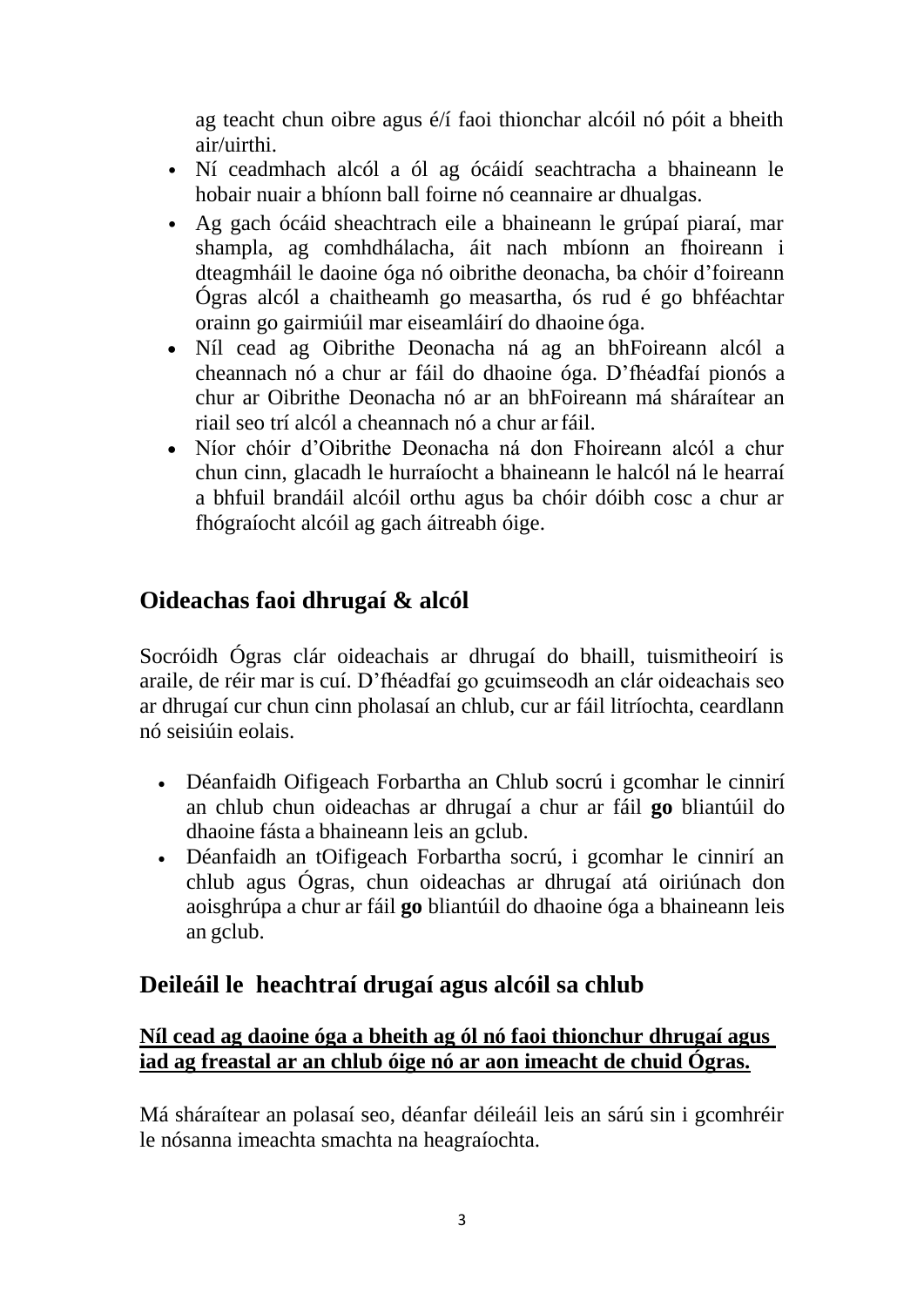# **Prótacal le déileáil le mí-úsáid drugaí**

Féachfaidh Ógras le freagra a thabhairt ar gach eachtra a bhaineann le drugaí ar bhealach daingean agus cothrom, leis an meas cuí ar shábháilteacht agus leas na ndaoine atá i gceist, bhaill eile an chlub agus an phobail i gcoitinne. Comhlíonfaimid aon dualgais dhlíthiúla a d'fhéadfadh a bheith i gceist chomh maith.

# **Treoir don Chlub**

- Déan taifead ar an eachtra
- Caithfear teagmháil a dhéanamh le tuismitheoirí/caomhnóir an phaiste/duine óg
- Cuirtear an paiste/duine óg abhaile láithreach
- $\triangleright$  Caithfear Ard-oifig Ógras a a chur ar an eolas faoin eachtra
- Polasaí Smachta Ógras a chur i bhfeidhm

# **Eolas a Thaifeadadh**

Déanfar eolas maidir le heachtraí líomhnaithe nó deimhnithe a sháraíonn an polasaí seo a thaifeadadh i scríbhinn. Is fearr fíricí a thaifeadadh agus luaifear gach tuairim mar thuairim. Taifeadfar freagraí ar chásanna chomh maith ar an mbealach seo. Ní ainmneofar daoine ar leith ach i gcásanna deimhnithe.

## **Discréid**

Cé nach féidir rúndacht a gheallúint déanfar gach iarracht a bheith discréideach.

## **Tuismitheoirí/Caomhnóirí a Thabhairt Isteach**

Beidh gá le tuismitheoirí/caomhnóirí a chur ar an eolas faoi eachtraí a bhaineann le duine ar bith faoi bhun 18 mbliana d'aois. Tabharfar cuireadh do na tuismitheoirí/caomhnóirí plé a dhéanamh ar an méid a tharla agus coinneofar ar an eolas iad faoi ghníomh ar bith a dhéanfaidh an club. Ainmneoidh ceannairí an chlub duine chun na tuismitheoirí/caomhnóirí a chur ar an eolas ar bhonn cáis ar chás.

## **Na Gardaí a thabhairt isteach**

Beidh gá leis na Gardaí a thabhairt isteach i gcás eachtraí a bhaineann le soláthar mídhleathach drugaí. Maidir le gach eachtra eile a bhainfeadh le drugaí, déanfar breithniú ar leith ar gach cás ar leith agus is faoi chinnirí an Chlub atá sé cinneadh cé acu an gá nó nach gá na Gardaí a thabhairt isteach.